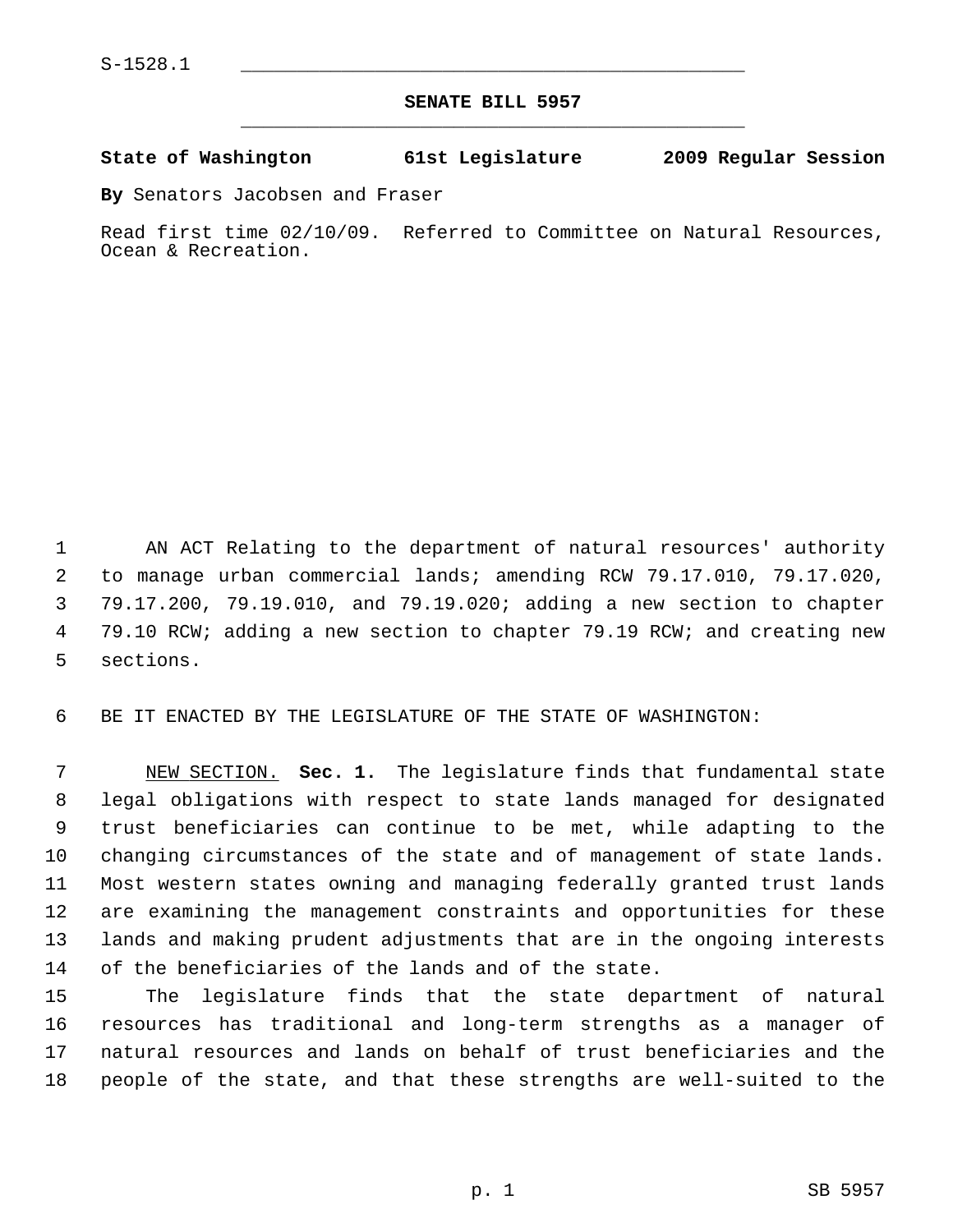1 general natural resource character of the state lands and state forest 2 lands. This general natural resource character is expected to 3 predominate on these lands in the future.

 4 The legislature finds that it is in the interest of the trust 5 beneficiaries of these lands and of the state for the department to 6 pursue a prudent land asset management strategy of diversification 7 within and among various types of natural resource land assets.

 8 The legislature finds that prior to and following passage of 9 chapter 222, Laws of 1984, the department pursued a limited series of 10 acquisitions of urban commercial real estate property, as part of a 11 broader property diversification strategy directed by that 1984 12 legislation. Recent studies, including the 2006 report to the 13 legislature, "A Review of the Department of Natural Resources' 14 Commercial Lands Program," confirmed the general prudence of a land 15 asset diversification strategy for state lands, but recommended that to 16 be truly diversifying in effect, the department's program would need to 17 be larger and possessing greater capabilities in professional 18 commercial real estate management. These enhanced capabilities are 19 inconsistent with the traditional and desirable strengths of the 20 department in natural resources and land management.

21 The legislature finds that increases in state population and urban 22 development are putting pressure on working forest and farmlands. 23 Continuing loss of these working lands threatens the many 24 environmental, social, and economic benefits these lands provide to the 25 citizens of the state.

26 The legislature finds that on state lands managed by the department 27 of natural resources, there is the potential for long-term economic 28 value from nontraditional products and services derived from the 29 natural resources associated with these lands. In addition to income 30 from the sustainable harvest of timber, agricultural products, energy, 31 and other natural resource commodities, these lands also provide water 32 storage, improved water quality, carbon sequestration, biodiversity, 33 habitat, and recreation. These additional values may yield significant 34 long-term returns to the beneficiaries of state lands in the future. 35 The legislature further finds that beneficiaries of these trust lands 36 will have a continuing need for revenue from these lands in the future, 37 and that diversifying in both traditional and new sources of natural 38 resource revenue is a prudent trust management strategy.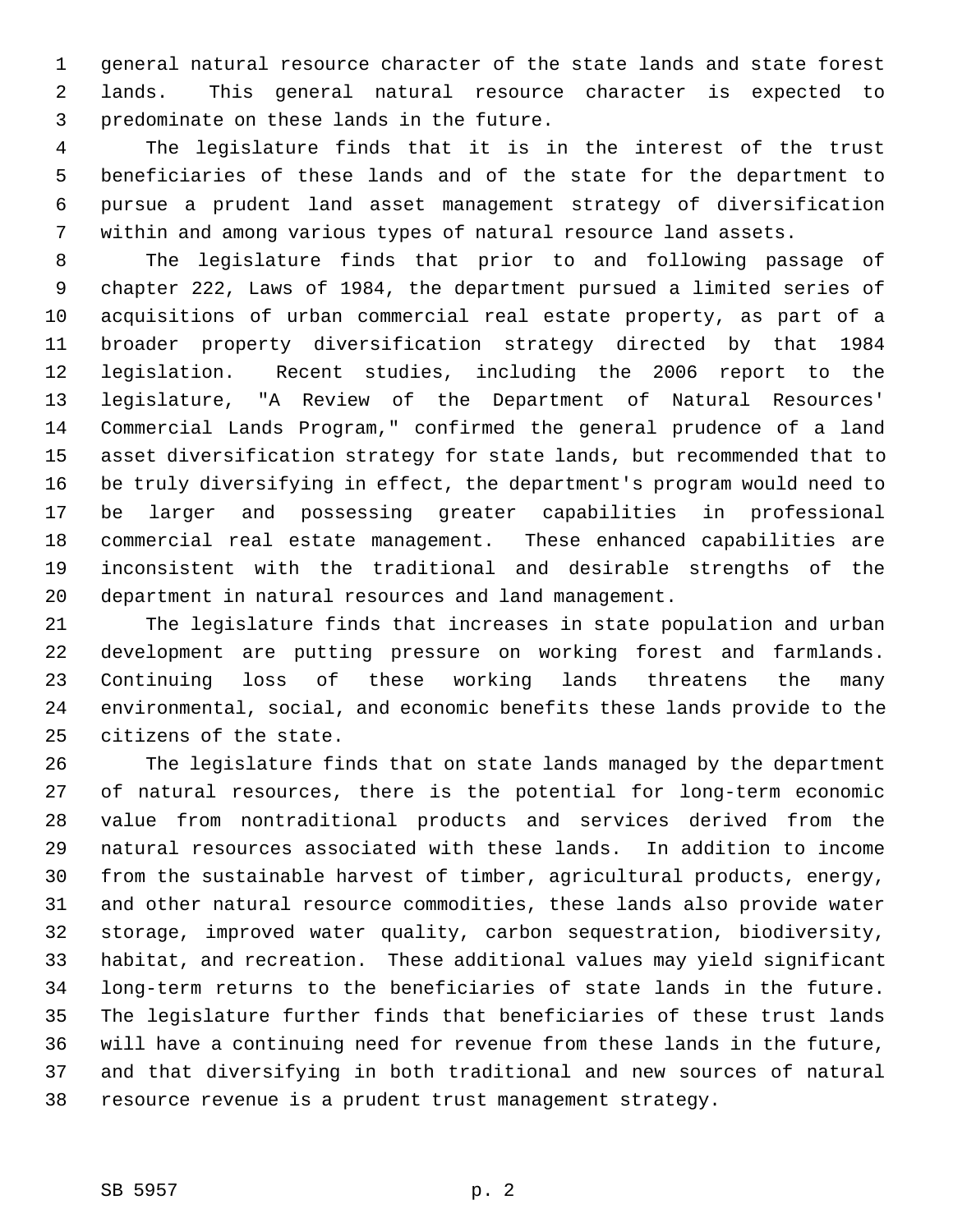1 It is the intent of the legislature to confirm the long-term 2 natural resource and land management authority and direction for the 3 department of natural resources, to provide new direction to focus 4 state land management attention on natural resource and land management 5 opportunities best suited to current and future circumstances, and to 6 facilitate land transactions that are in the interests of the state and 7 the beneficiaries of these lands.

 8 NEW SECTION. **Sec. 2.** A new section is added to chapter 79.10 RCW 9 under the subchapter heading "general provisions" to read as follows: 10 The department may not acquire additional urban commercial 11 properties as state lands after the effective date of this section. 12 The department shall develop a long-term strategy to dispose of the 13 nine existing urban commercial properties and reinvest the proceeds in 14 working natural resource lands that are at risk of conversion or 15 working natural resource lands that will protect and enhance the value 16 of existing trust land holdings. The department shall provide a 17 progress report on the status of divestiture of the urban commercial 18 properties to the appropriate committees of the legislature by December 19 1, 2012, and shall submit progress reports every five years thereafter.

20 When acquiring lands at risk of conversion, the department shall 21 evaluate the investment return for these natural resource lands at risk 22 of conversion by separately determining the investment value of the 23 lands for natural resource management and the value of the lands for 24 development. The department shall provide a report listing the 25 purchases made, and detailing the difference in investment values for 26 the purpose of selling, transferring, or leasing the development rights 27 as permitted in chapter 79.13 RCW. The report must be submitted to the 28 appropriate committees of the legislature by December 1, 2009, and 29 every even year thereafter.

30 The department shall also identify in its biennial budget request 31 any added purchase costs from these lands due to the investment in the 32 development value of lands at risk of conversion.

33 **Sec. 3.** RCW 79.17.010 and 2008 c 328 s 6012 are each amended to 34 read as follows:

35 (1) The department, with the approval of the board, may exchange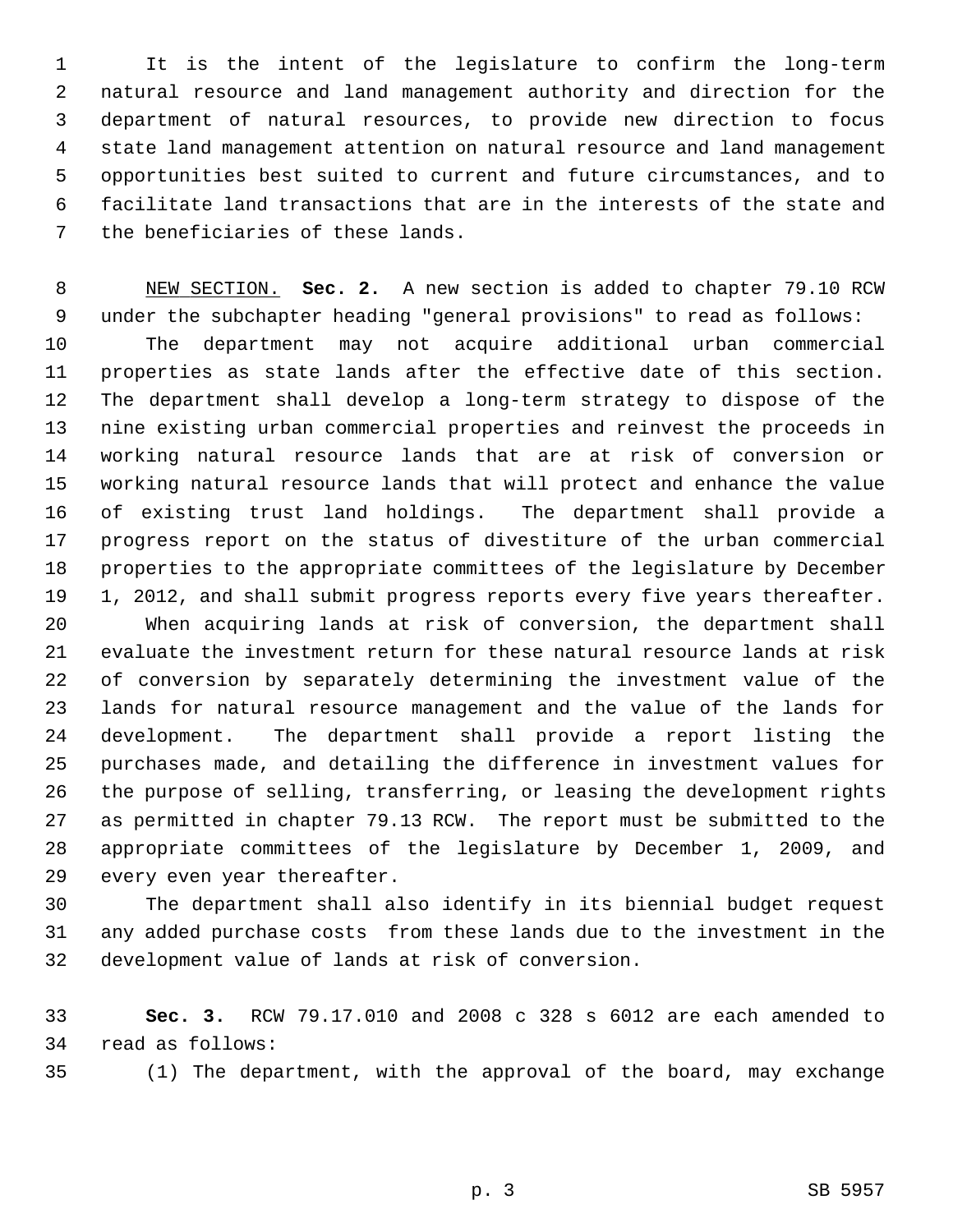1 any state land and any timber thereon for any land of equal value in 2 order to:

3 (a) Facilitate the marketing of forest products of state lands;

4 (b) Consolidate and block-up state lands;

 5 (c) Acquire lands having commercial recreational leasing potential; 6 (d) Acquire county-owned lands; or

 7 (e) ((Acquire urban property which has greater income potential or 8 which could be more efficiently managed by the department in exchange 9 for state urban lands as defined in RCW 79.19.100; or

10  $(f)$ ) Acquire any other lands when such exchange is determined by 11 the board to be in the best interest of the trust for which the state 12 land is held.

13 (2) Land exchanged under this section shall not be used to reduce 14 the publicly owned forest land base.

15 (3) The board shall determine that each land exchange is in the 16 best interest of the trust for which the land is held prior to 17 authorizing the land exchange.

18 (4) ((During the biennium ending June 30, 2009,)) For the purposes 19 of maintaining working farm and forest landscapes or acquiring natural 20 resource lands at risk of development, the department, with approval of 21 the board of natural resources, may exchange any state land and any 22 timber thereon for any land and proceeds of equal value, when it can be 23 demonstrated that the trust fiduciary obligations can be better 24 fulfilled after an exchange is completed. Proceeds may be in the form 25 of cash or services in order to achieve the purposes established in 26 this section. Any cash received as part of an exchange transaction 27 shall be deposited in the resource management cost account to pay for 28 ((administrative)) expenses incurred in ((carrying out)) implementing 29 an exchange transaction. The amount of proceeds received from the 30 exchange partner may not exceed five percent of the total value of the 31 exchange. The receipt of proceeds shall not change the character of 32 the transaction from an exchange to a sale.

33 (5) Prior to executing an exchange under this section, and in 34 addition to the public notice requirements set forth in RCW 79.17.050, 35 the department shall consult with legislative members, other state and 36 federal agencies, local governments, tribes, local stakeholders, 37 conservation groups, and any other interested parties to identify and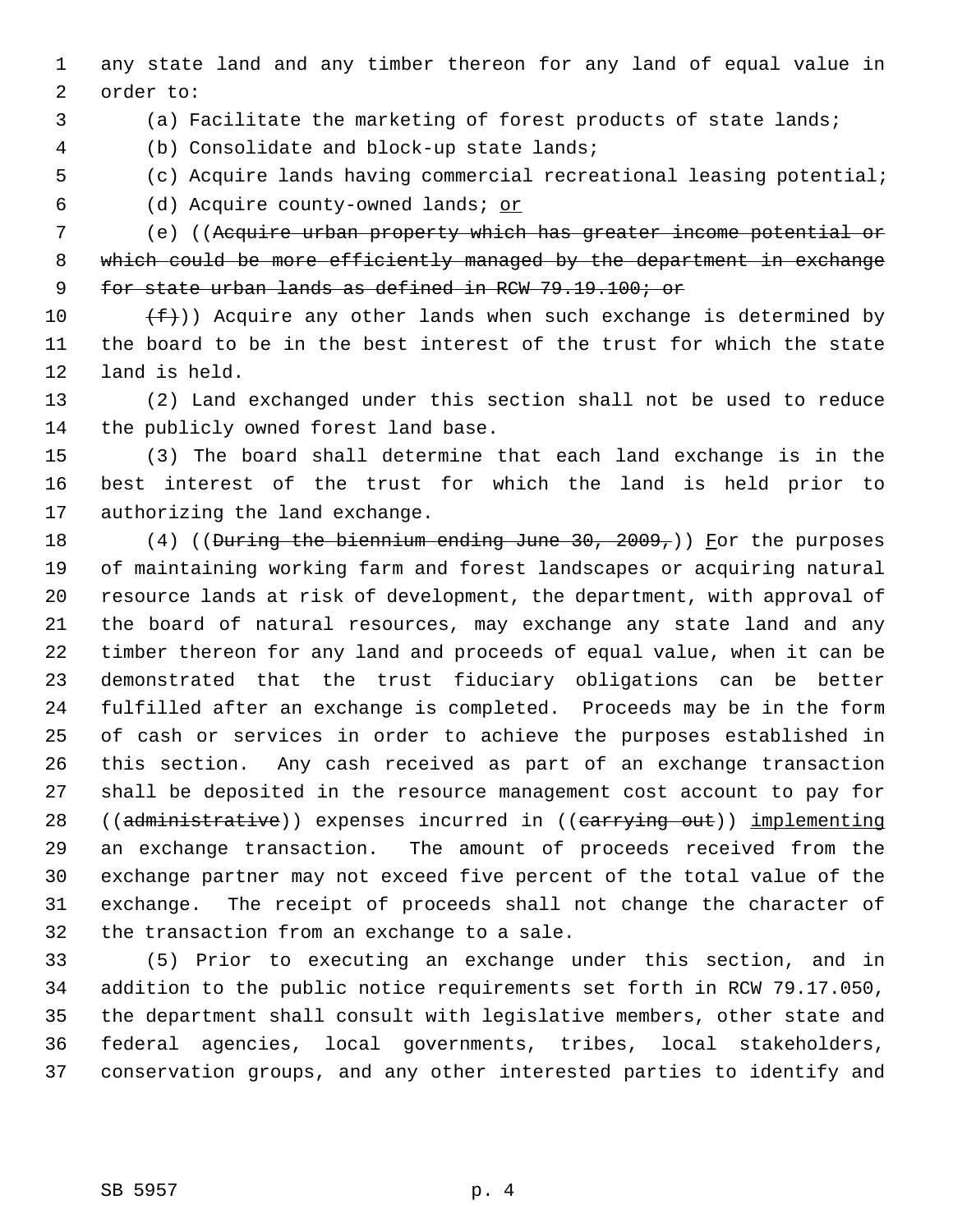1 address cultural resource issues and the potential of the state lands 2 proposed for exchange to be used for open space, park, school, or 3 critical habitat purposes.

 4 **Sec. 4.** RCW 79.17.020 and 2008 c 328 s 6013 are each amended to 5 read as follows:

 6 (1) The board of county commissioners of any county and/or the 7 mayor and city council or city commission of any city or town and/or 8 the board shall have authority to exchange, each with the other, or 9 with the federal forest service, the federal government or any proper 10 agency thereof and/or with any private landowner, county land of any 11 character, land owned by municipalities of any character, and state 12 forest land owned by the state under the jurisdiction of the 13 department, for real property of equal value for the purpose of 14 consolidating and blocking up the respective land holdings of any 15 county, municipality, the federal government, or the state of 16 Washington or for the purpose of obtaining lands having commercial 17 recreational leasing potential.

18 (2) ((During the biennium ending June 30, 2009,)) For the purposes 19 of maintaining working farm and forest landscapes or acquiring natural 20 resource lands at risk of development, the department, with approval of 21 the board of natural resources, may exchange any state land and any 22 timber thereon for any land and proceeds of equal value, when it can be 23 demonstrated that the trust fiduciary obligations can be better 24 fulfilled after an exchange is completed. Proceeds may be in the form 25 of cash or services in order to achieve the purposes established in 26 this section. Any cash received as part of an exchange transaction 27 shall be deposited in the forest development account to pay for 28 ((administrative)) expenses incurred in ((carrying out)) implementing 29 an exchange transaction. The amount of proceeds received from the 30 exchange partner may not exceed five percent of the total value of the 31 exchange. The receipt of proceeds shall not change the character of 32 the transaction from an exchange to a sale.

33 (3) Prior to executing an exchange under this section, and in 34 addition to the public notice requirements set forth in RCW 79.17.050, 35 the department shall consult with legislative members, other state and 36 federal agencies, local governments, tribes, local stakeholders, 37 conservation groups, and any other interested parties to identify and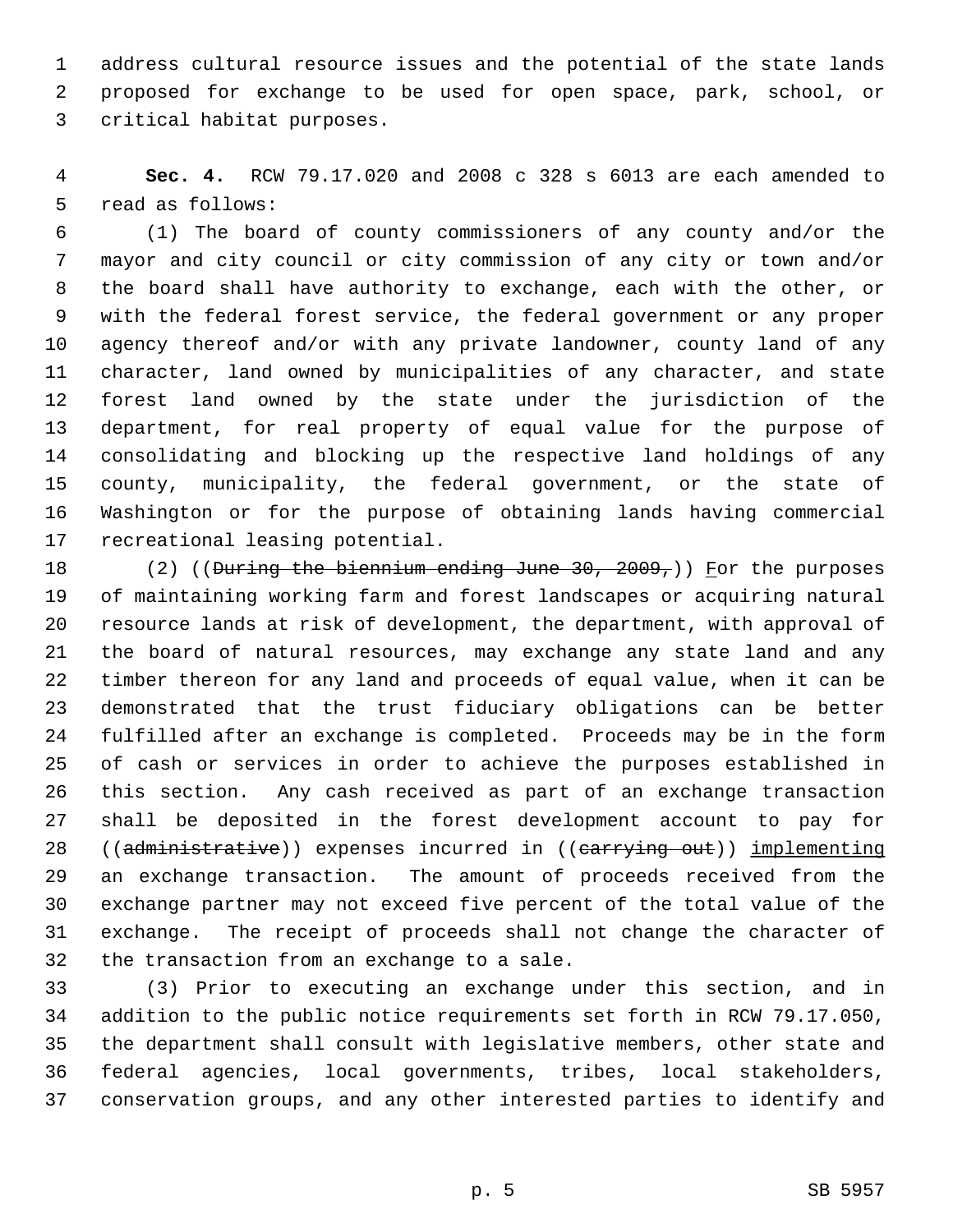1 address cultural resource issues, and the potential of the state lands 2 proposed for exchange to be used for open space, park, school, or 3 critical habitat purposes.

 4 **Sec. 5.** RCW 79.17.200 and 1992 c 167 s 2 are each amended to read 5 as follows:

 6 (1) For the purposes of this section, "public agency" means any 7 agency, political subdivision, or unit of local government of this 8 state including, but not limited to, municipal corporations, quasi- 9 municipal corporations, special purpose districts, and local service 10 districts; any agency of the state government; any agency of the United 11 States; and any Indian tribe recognized as such by the federal 12 government.

13 (2) With the approval of the board of natural resources, the 14 department of natural resources may directly transfer, lease, or 15 dispose of real property, without public auction, in the following 16 circumstances:

17 (a) Transfers in lieu of condemnations;

18 (b) Transfers or leases to public agencies; ((and))

19 (c) Transfers to resolve trespass and property ownership disputes; 20 and

21 (d) Transfers to convey currently leased homesites to the owner of 22 the home and improvements.

23 (3) Real property to be transferred, leased, or disposed of under 24 this section shall be transferred, leased, or disposed of only after 25 appraisal and for at least fair market value, and only if such 26 transaction is in the best interest of the state or affected trust.

27 **Sec. 6.** RCW 79.19.010 and 2003 c 334 s 525 are each amended to 28 read as follows:

29 The legislature finds that from time to time it may be desirable 30 for the department to sell state lands ((which)) or development rights 31 from state natural resource lands at risk of conversion that have low 32 potential for natural resource management or low income-generating 33 potential or which, because of geographic location or other factors, 34 are inefficient for the department to manage. However, it is also 35 important to acquire lands for long-term management to replace those 36 sold so that the publicly owned natural resource land base will  $((net))$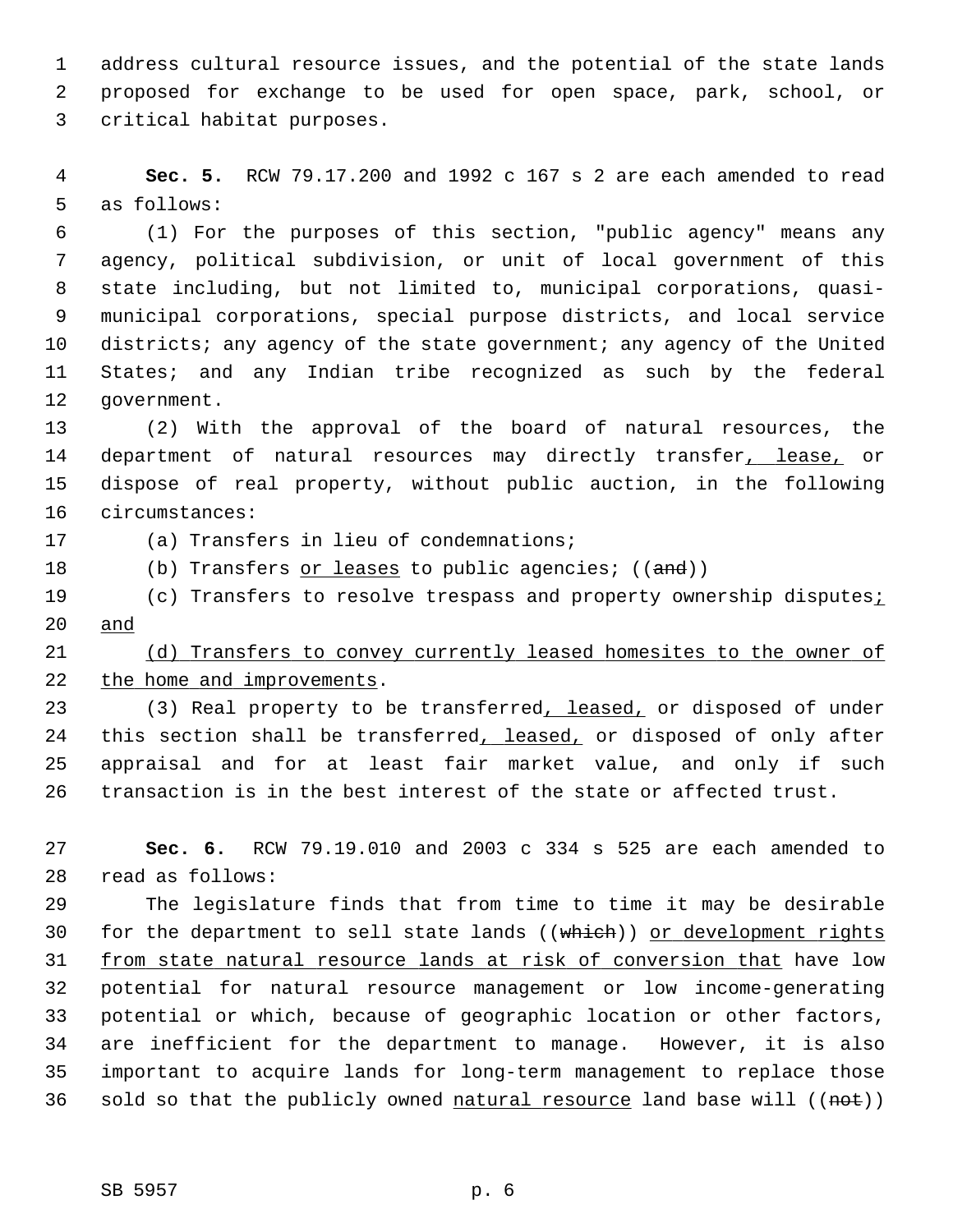1 be ((depleted)) enhanced and the publicly owned forest land base will 2 not be reduced. The purpose of this chapter is to provide a means to 3 facilitate such sales and purchases so that the diversity of public 4 uses on the trust lands will be maintained. In making the 5 determinations, the department shall comply with local land use plans 6 and applicable growth management principles.

 7 **Sec. 7.** RCW 79.19.020 and 2003 c 334 s 526 are each amended to 8 read as follows:

 9 The department, with the approval of the board, may purchase 10 property at fair market value to be held in a land bank, which is 11 hereby created within the department. Property so purchased shall be 12 property which would be desirable for addition to the public lands of 13 the state because of the potential for natural ((resource or)) 14 resource-based income production of the property. The total acreage 15 held in the land bank shall not exceed one thousand five hundred acres.

16 NEW SECTION. **Sec. 8.** A new section is added to chapter 79.19 RCW 17 to read as follows:

18 The department shall manage forest lands acquired under this 19 chapter under the sustainable harvest plan. Lands that were at risk of 20 conversion, and that were acquired or retained as working forest lands, 21 and for which development rights were transferred or leased must be 22 managed at a level equal to or greater than seventy-five percent of the 23 expected harvest under the sustainable harvest plan. The department 24 shall identify in its biennial budget request any shortfall in income 25 from these lands due to harvest levels less than the expected 26 sustainable harvest level.

27 NEW SECTION. **Sec. 9.** This act does not affect any existing right 28 acquired or liability or obligation incurred under the sections amended 29 or under any rule or order adopted under those sections nor does it 30 affect any proceeding instituted under those sections.

31 NEW SECTION. **Sec. 10.** If any provision of this act or its 32 application to any person or circumstance is held invalid, the